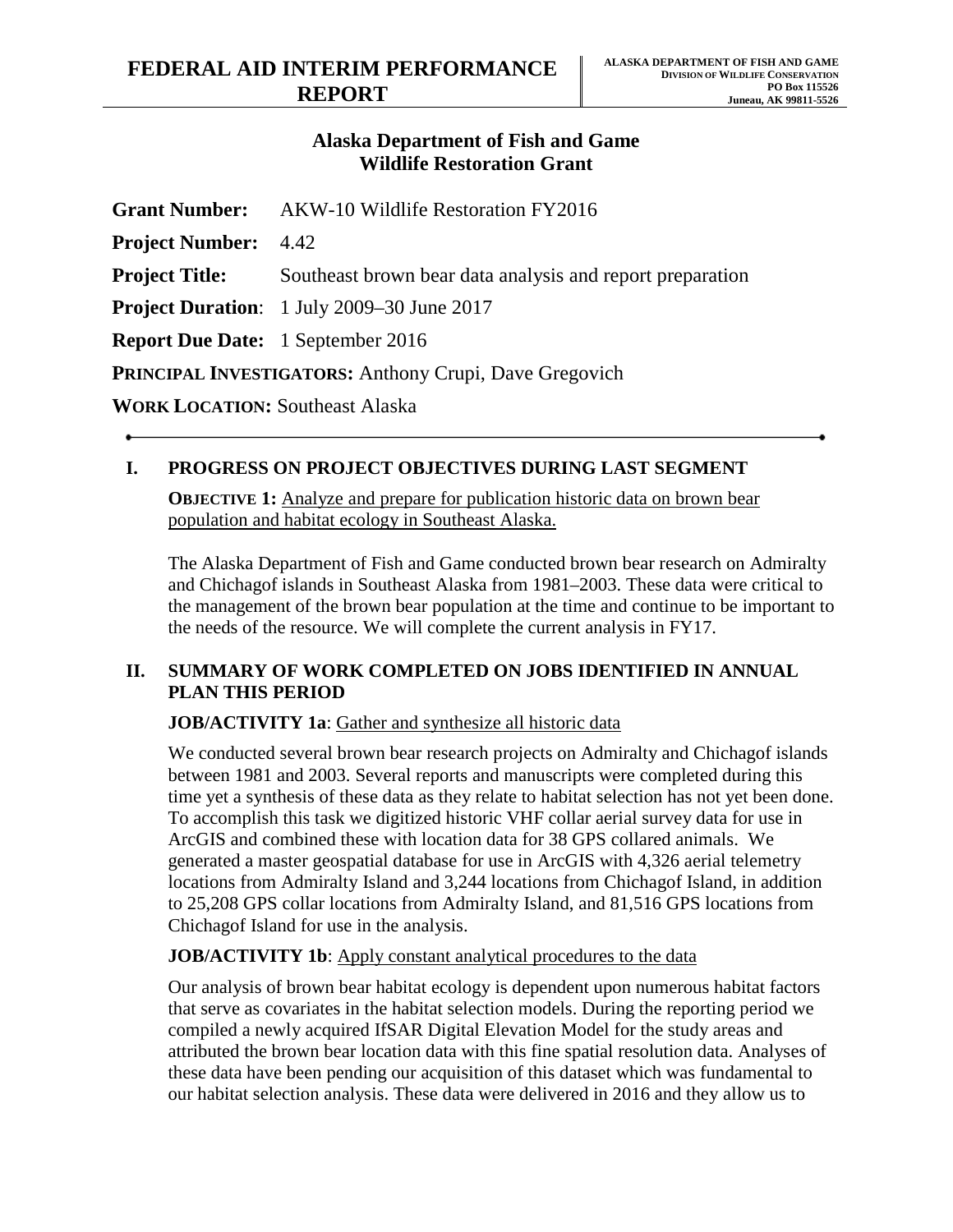more accurately evaluate the role of elevation, slope, aspect, and vegetation in our analyses. We also obtained a new landcover classification (Vegetation Map and Classification Southern Alaska, Boggs 2014), as well as several current forest condition layers (Cover Type, Size Density Model, Timber Type) and attributed the locations with all of these important habitat covariates.

For the past 3 years our program has been developing sophisticated tools to assist in our analyses of animal movement patterns, home range size, and habitat selection. These methods take time to develop and implement in a rigorous manner and we are now prepared to implement these analytical procedures on this historic dataset. We are analyzing sex specific annual and seasonal home range use patterns using fixed kernel density estimation using least-squares cross validation and smooth cross validation bandwidth estimators which are biologically appropriate for the species. We will examine the effects of sex, age, and reproductive status on home range size using repeatedmeasures mixed effects models, treating each animal as a random effect to account for individual variation in home range size. To measure seasonal habitat selection of brown bears, we will construct resource selection function (RSF) models to statistically compare the environmental terrain factors and landscape variables at locations used by study animals to random available locations using logistic regression. Models will be validated using k–fold cross validation. The relative probability of selection will be mapped and contrasted between sexes to evaluate biological hypotheses.

#### **JOB/ACTIVITY 1c**: Prepare manuscripts suitable for publication

We have been actively working on preparing written manuscripts for publication. Given the retirement of several department employees and the allocation of only one month staff time per year to this project, this has been difficult to coordinate in a timely manner, yet we remain focused on completing this objective. We identified a need to collaborate with retired staff and acquire a technical editor for the project and that has been completed. No publications were published during the reporting period.

## **III. SIGNIFICANT DEVIATIONS AND/OR ADDITIONAL FEDERAL AID-FUNDED WORK NOT DESCRIBED ABOVE THAT WAS ACCOMPLISHED ON THIS PROJECT DURING THIS SEGMENT PERIOD**

We have not deviated from the objectives and activities outlined in this project, yet there have been changes in principle investigators. While timelines identified have not been met this continues to be an important project for the management of the resource and is a high priority to the department.

# **IV. PUBLICATIONS**

Pendelton, G., K. Titus, A. Crupi, J. Whitman, and L. Beier. *In Prep*. Brown bear population density on Northeast Chichagof Island, Alaska: potential methodological biases. Alaska Department of Fish and Game, Juneau, AK.